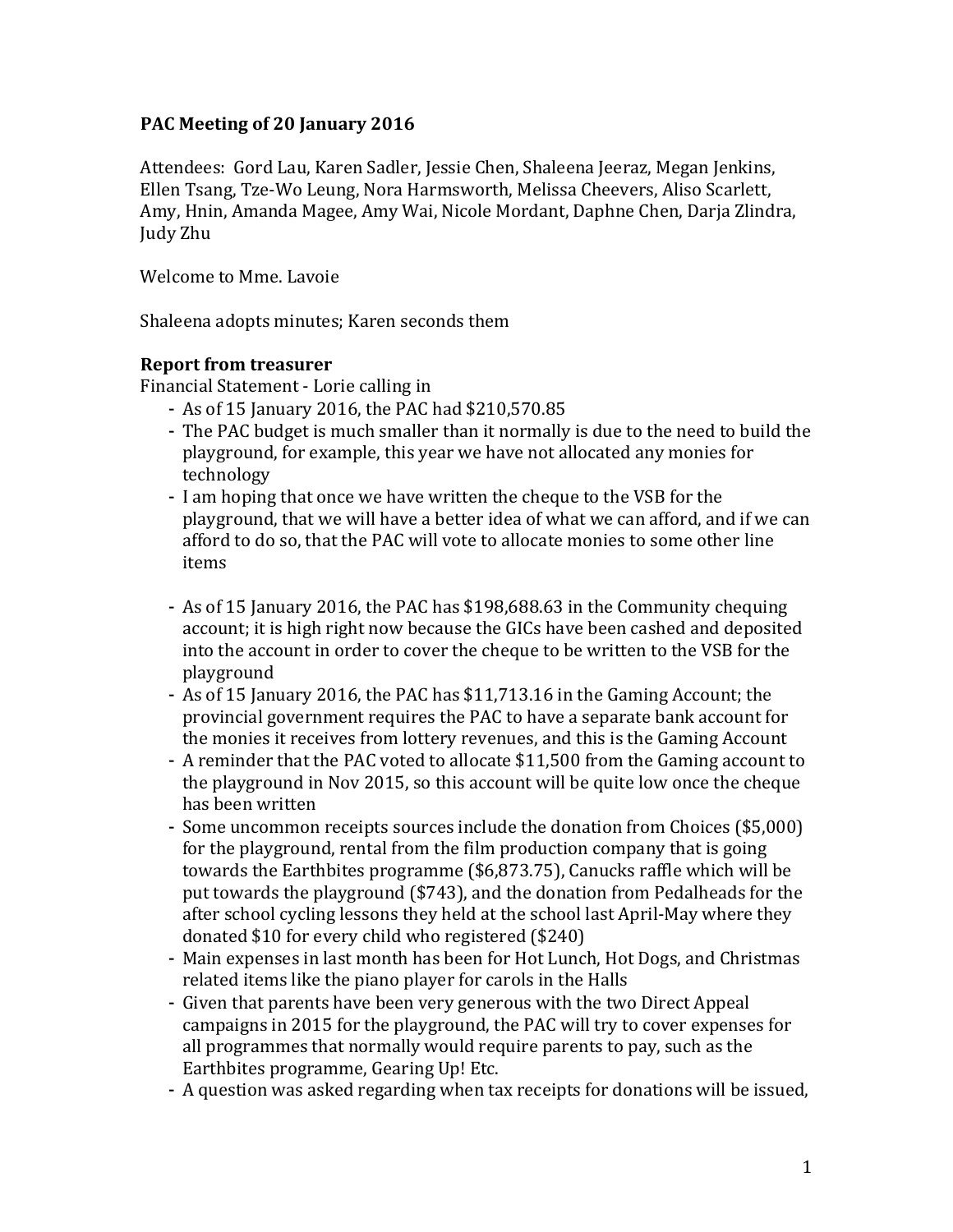and the PAC was told that they have been issued and will be mailed shortly

- As a reminder, the PAC cannot issue tax receipts, so the VSB does on our behalf
- Santa's Workshop raised \$1,060.31 to be donated to a charity to be chosen by the grade  $6/7$  classes that helped wrap the presents; the three choices are: Ronald MacDonald House, Covenant House, and Immigrant Services Society of BC which is helping Syrian refugees settle in the area; the classes have been learning about the Syrian conflict and why people have been fleeing the country, so the latter would tie in well with those lessons
- Lorie asked Admin if a decision has been made about dance lessons or something else to target grade 6s/7s where the PAC has allocated \$14 per student; Sarah reported not yet

**Motion** to accept financial report moved by Gord, seconded by Megan with the caveat that the year be updated from 2015 to 2016

The following motions are put forth as amendments to the current budget:

- Increase the amount of gifts for referees from \$60 to \$200
- Increase PAC meeting line item to \$260 to cover snacks for PAC meetings

## **Report from the Admin**

- Mme. Lavoie is thrilled to be here; she is from Winnipeg and worked at Trafalgar in 2000 as FI Resource Teacher; moved to administration and have worked as VP in various schools; most recently she was the Principal at Tennyson Elementary

- She lives in neighbourhood

- She can be reached via email, and believes in building seamless relationships

### Parking

-new vests (3) - visible -student support workers - to work and supervise workouts (5)

-had homeless people using the grounds and buildings --on-leash signs

Pro D - February 9 - Zones of Regulations - how children can self-regulate themselves Behaviour - home and school are using the same language

-Need to have enough notice - in advance

Friday - leadership opportunity -School Council - 6 and 7 - student leader - organise assembly, theme days -Code of Conduct - parents are invited - kid friendly -Care Team -

Tech policy - children are spending a lot of time; taking it to staff; student council; Lord Tennyson - phone disappears at 9. If any staff sees phone, locked up. They need to sign out their phone. If caught more than once, parent needs to pick it up.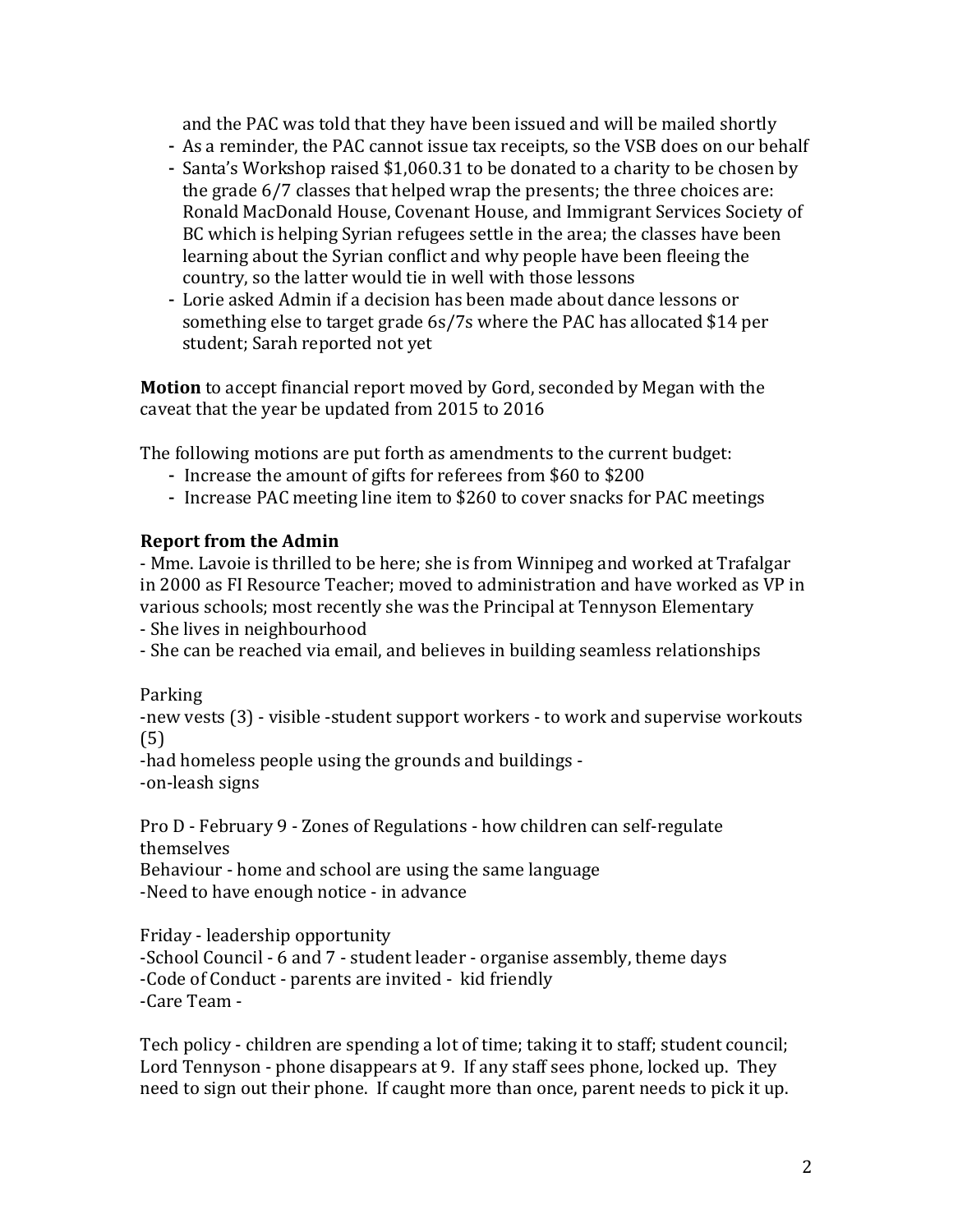Reinforcing kids go outside

-Nicole - offers to draft a document indicating that school not responsible for phones How about educating kids on using technology - digital citizenship?

David Derpak - will visit the PAC - principal from Prince of Wales to answer

questions on high school - Feb 17

Basketball underway - Sr Gr 7 /Jr Gr 6 Boys and Girls S G7

Afternoon dance for grade 6s and 7s

Sports Day - Thursday May 19 before the long weekend

Fine Arts Committee - to help plan arts for the full year - artists on residence - 1 or 2 parents to deal with teachers and PAC budget - Will Stroet will be coming to the school, funded by the PAC

5) Report from Chairs

Playground \$154,118 to VSB - 6 weeks to order to equipment -

-Bronwyn - SwingTime - can do a full track, walking structures, glide rail, circuit without touching ground, maxed out the height

-Geodesic Dome - 6 weeks of the main component and dome from Korea will take longer 

-border, footings, mulch in 6 or 7 weeks

- install at one time - so don't keep kids from playing on the main section before the dome is installed

- will propose to the PAC that in the future can contribute money to extension to the junior playground

a) Playground Community Build - Swing Time will have supervision on sight. We need construction and engineering for people to help Swing Time -planning an official opening to thank donors - that will go on schedule -who wants to take on the playground opening event?

b) Hot Lunch/Food Delivery will have taste testing of new items later in the term -Starting February 5, will have Hot Lunch every Friday for the rest of the term except when school is closed

-have added frozen yoghurt, baked samosas, and have engaged a healthy hot lunch catering company with a variety of entrées such as spaghetti and meatballs and chicken quesadillas

-PAC needs a new sushi supplier as Broadway Sushi is no longer owned by a PAC family and the new owners cannot communicate in English effectively. Hope to identify new vendor by the Fall. If anyone can recommend a vendor, please let PAC know

-dropped Subway and Kokopelli cookies as they did not meet VSB Food Guidelines

-Hot Lunch Team welcomes any suggestions parents may have while ensuring zero garbage and meeting VSB Food Guidelines

-looking for a new treasurer - writing hot lunch checks